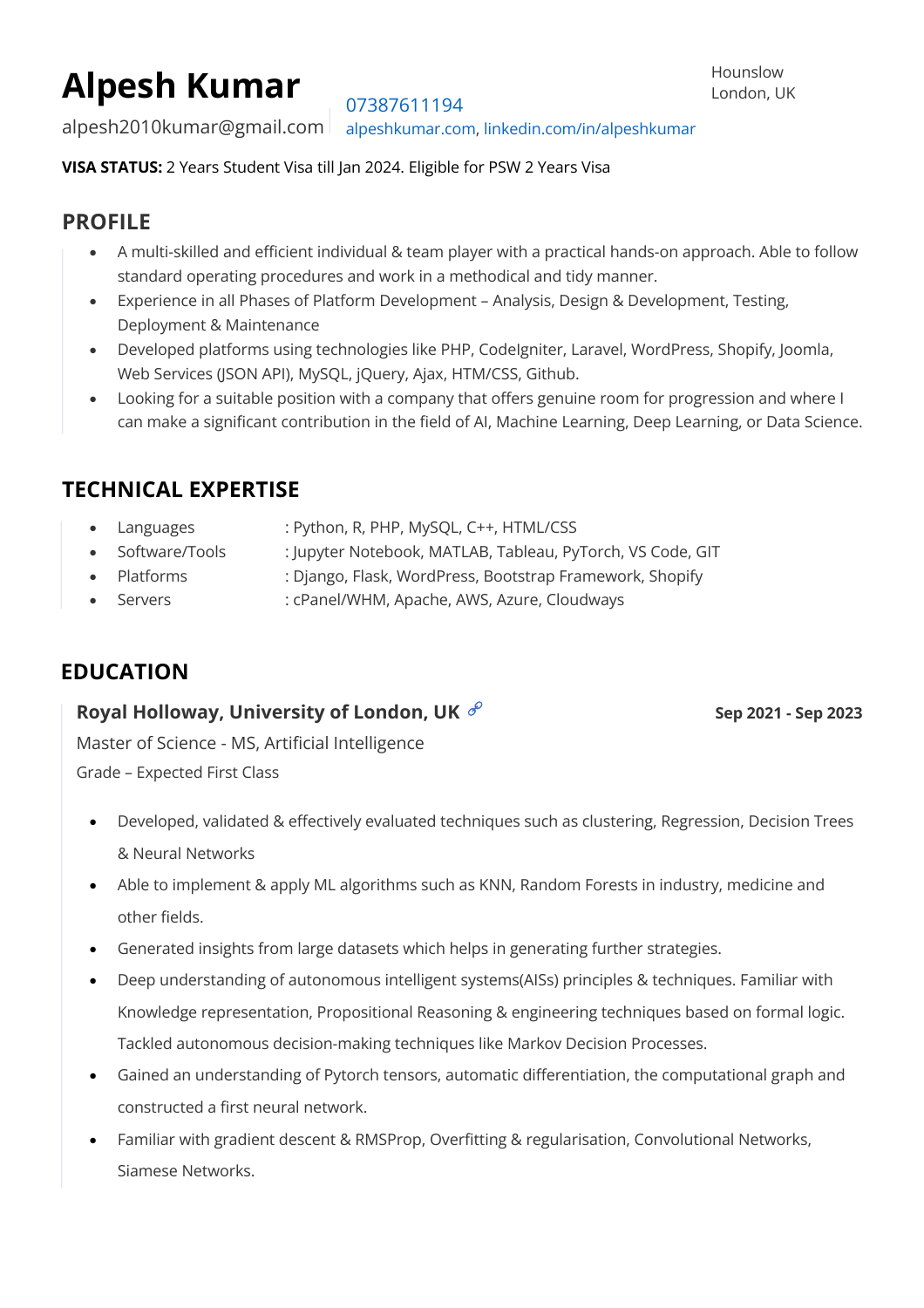### **Jodhpur Institute of Engineering and Technology**  $\mathscr{C}$  **and**  $\mathscr{C}$  **and**  $\mathscr{C}$  **2006 - 2010**

Bachelor of Technology - BTech, Computer Engineering Grade – First Class (72%)

College Tech-Fest Web Application:

- Transformed the basic HTML tech-fest website into CMS
- Effectively handled the core PHP programming
- Generated PHP classes responsible for performing CRUD operations to automate the whole CMS.
- Proficiently implemented the Ajax programming for animations in various website sections.

#### **Lakshmi Pat Singhania School 2006**

GCSE : English, Computer Science, Maths, Physics, Chemistry Grade – First Class (75%)

# **WORK EXPERIENCE**

#### **Full Stack Developer Oct 2021 -** *Jan* 2022

Part-time Rugmaster London, England, United Kingdom

- Worked as part-time full stack developer for development and maintenance of Rugmaster website made in Drupal. Handled Shopify based web platform and synchronized it with E-bay platform.
- Enjoyed developing my knowledge of Rugs along with the web development and use the knowledge to help the customers.
- Providing support related to SEO in improving their sales through social media advertisement.

#### **Senior Full Stack Developer April 2015 - August 2021**

Permanent White Way Web Ahmedabad, Gujarat, India

- Leadership: Handled and supervised a team of 5+ junior web and mobile application developers.
- Communication: Discussed various options with clients on skype to make sure websites meet their needs as well as the needs of their customers
- Providing technical support to high-level clients regarding Hosting Server and Domains.

### **Full Stack Web Developer April 2012 - March 2015**

Permanent White Way Web Ahmedabad, Gujarat, India